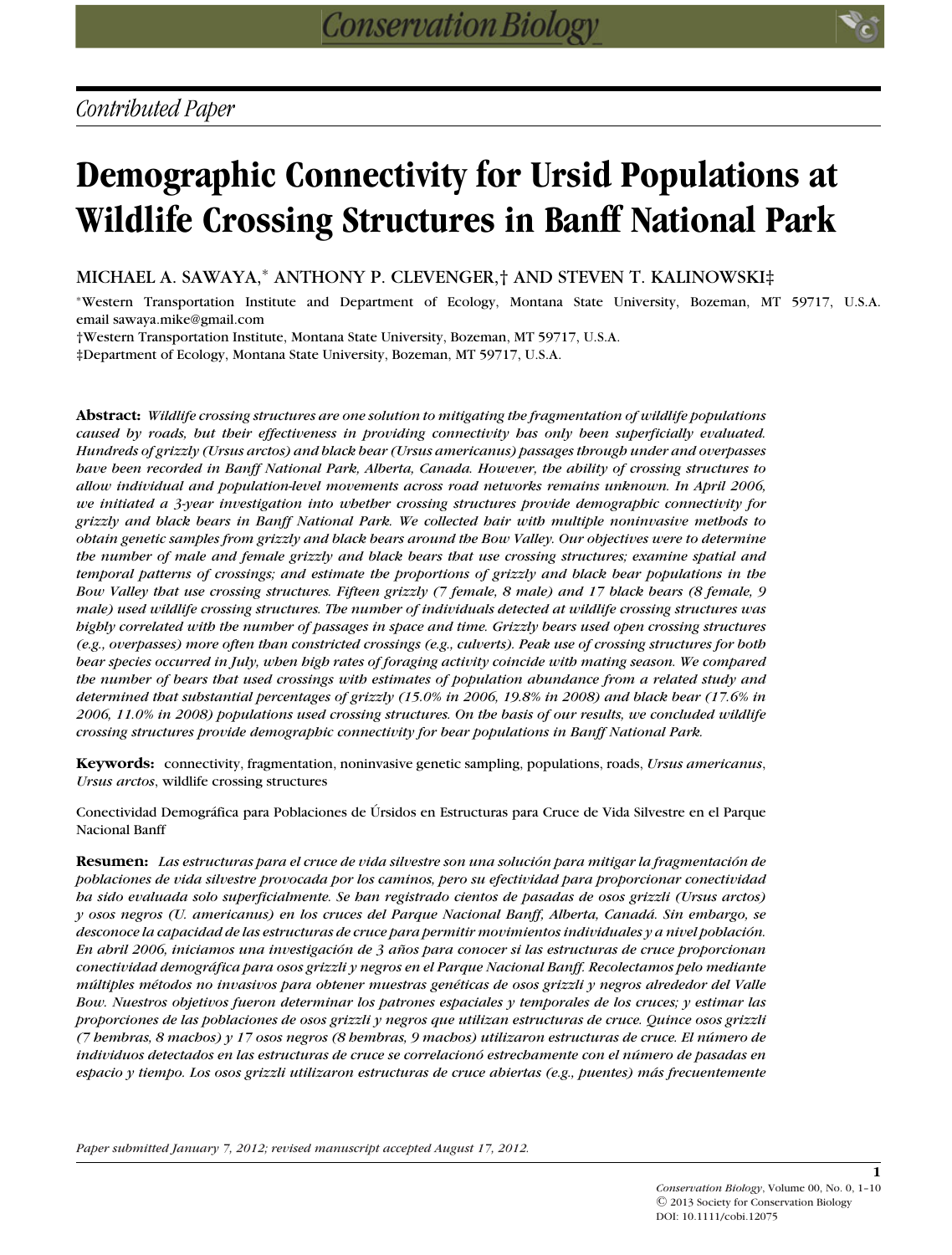*que los cruces compactos (e.g., alcantarillas). El pico del uso de estructuras de cruce para ambas especies de osos ocurrio en julio, cuando las altas tasas de actividad forrajera coinciden con la temporada de apareamiento. ´ Comparamos el numero de osos que utilizaron cruces con estimaciones de la abundancia poblacional de un ´ estudio relacionado y determinamos que porcentajes sustanciales de las poblaciones de osos grizzli (15.0% en 2006, 19.8% en 2008) y de osos negros (17.6% en 2006, 11.0% en 2008) utilizaron las estructuras de cruce. Con base en nuestros resultados, concluimos que las estructuras de cruce proporcionan conectividad demografica a poblaciones de osos en el Parque Nacional Banff. ´*

Palabras Clave: caminos, conectividad, estructuras para el cruce de vida silvestre, fragmentación, muestreo genético no invasivo, poblaciones, *Ursus americanus*, *Ursus arctos* 

## **Introduction**

Road networks are one of the most ubiquitous anthropogenic features on the planet, and they pose a major threat to Earth's biodiversity (Forman et al. 2003). The presence of roads is highly correlated with changes in species composition, population sizes, and ecological processes (Trombulak & Frissell 2000). Roadways, particularly ones with higher traffic volumes, can negatively affect wildlife populations through direct mortality and habitat fragmentation (Fahrig & Rytwinski 2009). Traffic on roads is a substantial source of mortality for many vertebrate populations, but road-caused mortality rates rarely limit population abundance. Barrier effects caused by road avoidance are thought to be a much bigger ecological problem (Forman & Alexander 1998). Roads constrain wildlife movements and thus decrease landscape connectivity and disrupt ecosystem functions such as individual survival and reproduction, population persistence and evolution, predator–prey dynamics, and resource competition. Provision of wildlife crossing structures combined with exclusion fencing is one solution to keeping animals off roadways while maintaining or restoring animal movements, but the ability of wildlife crossings to provide connectivity for populations fragmented by roads has yet to be properly evaluated (Corlatti et al. 2009; Kaplan 2009).

Patches of habitat that are connected will have greater species richness, diversity, and persistence than isolated patches (MacArthur & Wilson 1967). Corridors are designed to link patches of fragmented habitat and thus to stabilize population dynamics and community processes. Wildlife crossing structures are "in essence site-specific movement corridors" that are "designed to link critical habitats and provide safe movement of animals across busy roads" (Clevenger & Wierzchowski 2006). Potential demographic benefits of mitigating roads with crossing structures include increased survival from lower road mortality, increased survival and fecundity from greater access to patchily distributed resources (i.e., food and shelter), and increased recruitment from emigration. Ecological connectivity will become increasingly important as climate changes (Krosby et al. 2010). Wildlife crossings may help mitigate some effects of climate change by allowing animals to change movements (i.e., latitude, elevation) in response to rising temperatures and by allowing the flow of genes so that populations can adapt to and evolve with changing environmental conditions. Despite these potential benefits, conservation biologists have hotly debated the conservation value of corridors, including engineered wildlife crossing structures, for over 20 years (e.g., Noss 1987; Simberloff & Cox 1987; Beier & Noss 1998). The debate has understandably focused on whether wildlife crossings and other landscape corridors designed to increase population viability are worth the relatively high costs (e.g., Hobbs 1992; Simberloff et al. 1992; Dixon et al. 2006).

The ability of wildlife crossing structures to connect populations remains surprisingly unknown considering there is an aggressive global campaign currently underway to incorporate crossing structures into construction projects (Forman 2000; Ament et al. 2008; Mata et al. 2008). Exclusion fencing can reduce wildlife–vehicle collisions for some species (Clevenger et al. 2001; Jaeger & Fahrig 2004), and a variety of species use wildlife crossings to traverse busy highways (Clevenger & Waltho 2000; Clevenger & Waltho 2005). Nonetheless, there have been few studies on the effectiveness of crossing structures that go beyond documentation of the number of species that use them and their frequency of use (e.g., Cain et al. 2003; Ng et al. 2004; Gagnon et al. 2011).

One of the world's most developed and well-known systems of wildlife crossings is located in Banff National Park (BNP) in the Central Rocky Mountains of Alberta, Canada. With over 4 million visitors per year, BNP is one of the world's most visited national parks and this high level of human visitation acts as a major stressor on the ecosystem (Ford et al. 2010). Some of the seminal publications on road ecology have come from studying the 2 overpasses (*>*US \$2 million/structure) and 23 underpasses built in the 1980s and 1990s to reduce wildlife– vehicle collisions and restore or maintain wildlife movement across the 4-lane section of the Trans-Canada Highway (TCH) (Clevenger & Waltho 2000; Clevenger et al. 2001; Clevenger & Waltho 2005). The TCH is Canada's busiest highway (17,970 vehicles/day on average in BNP) and the nation's primary east–west transportation route (Ford et al. 2010). Given the extent and duration of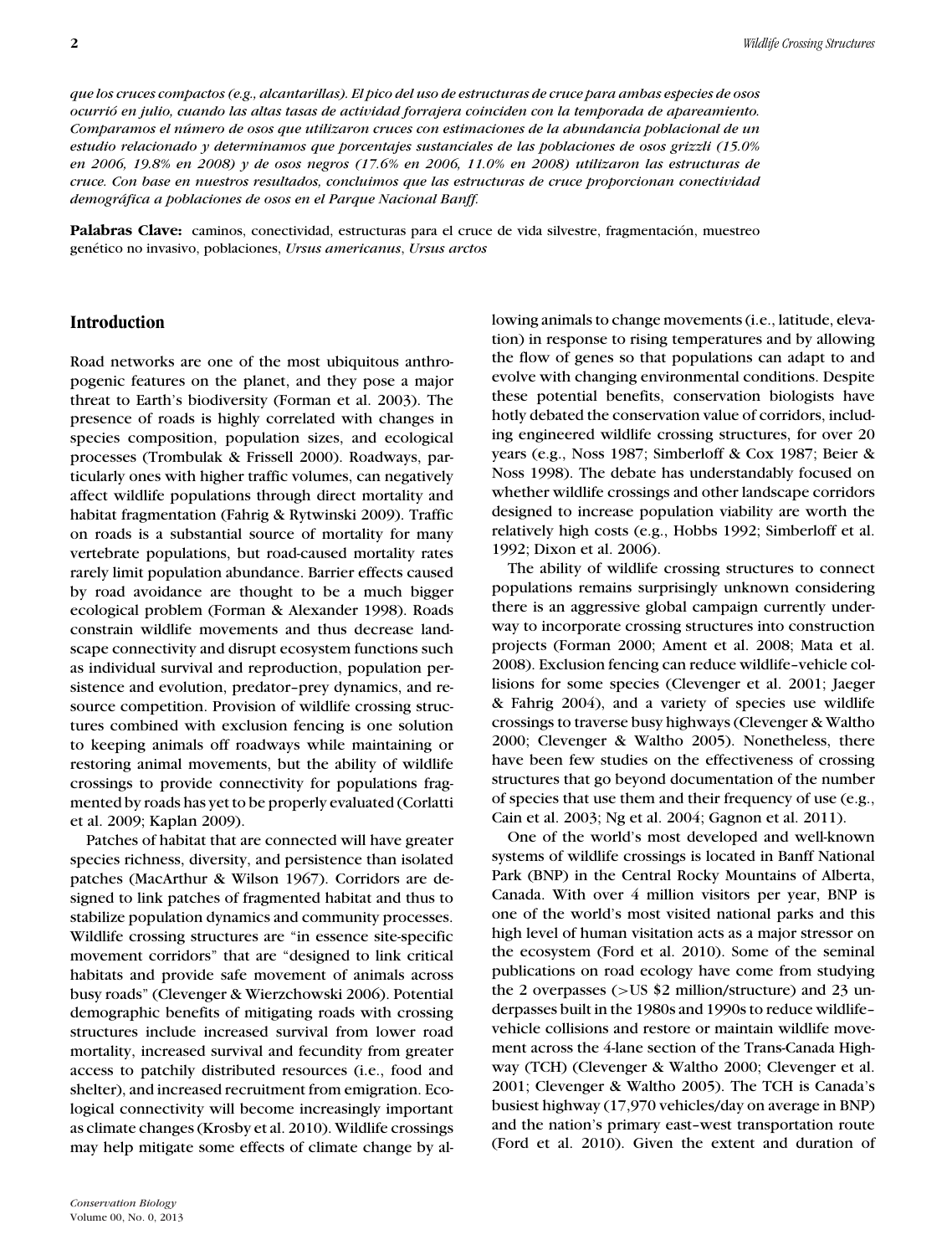road-mitigation efforts in BNP along with its protected status and biodiversity, BNP is viewed the world over as the quintessential place to study the effectiveness of road mitigation measures.

Recent evidence indicates that healthy populations of apex consumers (e.g., carnivores) are critical to maintaining top-down ecological processes, but many carnivore species are declining rapidly worldwide (Estes et al. 2011). Wide-ranging, large-bodied carnivores that inhabit BNP such as grizzly (*Ursus arctos*) and black bears (*Ursus americanus*) are susceptible to road-caused population fragmentation due to their low densities and reproductive rates and large home ranges (Brody & Pelton 1989; Proctor et al. 2005; Rytwinski & Fahrig 2011). Wildlife crossing structures in BNP and the bears that use them represent the ideal study system and model study species to address huge gaps in our understanding of how, when, and why road mitigation measures provide connectivity for individuals and populations.

Until recently, remote cameras and track pads have been the most frequently used methods to evaluate the effectiveness of wildlife crossing structures (Long et al. 2008; Ford et al. 2009), but these methods cannot reliably distinguish individuals or genders, so the research questions they can address are limited (Clevenger & Sawaya 2010). For instance, hundreds of passages of grizzly and black bears through wildlife crossing structures (hereafter passages) have been recorded with track pads at wildlife crossing structures in BNP. However, due to methodological limitations, the ability of crossing structures to serve as movement corridors for multiple individuals of different sexes remains completely unknown. Recent interest in road ecology has focused on the use of molecular genetics to investigate transportation effects on wildlife (Balkenhol & Waits 2009). Samples collected via noninvasive genetic sampling can identify male and female individuals and may provide information on abundance, vital rates, and genetic interchange, but managers have been reluctant to embrace genetic-monitoring methods because they are relatively new (Schwartz et al. 2006). Genetic data have been used frequently to assess genetic connectivity, but they may also be used to assess demographic connectivity, the degree to which population growth and vital rates are affected by individual movements between populations (Lowe & Allendorf 2010). A new noninvasive genetic sampling method allows assessment of the ability of wildlife crossings to connect ursid populations (Clevenger & Sawaya 2010).

In April 2006, we initiated a 3-year evaluation of the effectiveness of wildlife crossing structures to provide demographic connectivity for grizzly and black bear populations in the Bow Valley of BNP. We used the hair collection method developed by Clevenger and Sawaya (2010) to sample crossing structures. In a related study, Sawaya et al. (2012) used a combination of hair traps and rub tree surveys to collect genetic samples from grizzly and black bears in the Bow Valley. Here, our main objectives were to determine the minimum number of individual male and female grizzly and black bears that use wildlife crossing structures to traverse the TCH, examine the spatial and temporal patterns of individual bear movements at crossing structures, and estimate the proportions of the bear populations in the Bow Valley that use crossing structures to traverse the TCH.

## **Methods**

#### **Study Area**

Our study area in the Bow Valley of BNP was  $2246 \text{ km}^2$ and located approximately 120 km west of Calgary, Alberta, east of the Continental Divide in the central Rocky Mountains (Supporting Information). The lower Bow Valley is a human-dominated landscape with the TCH, the Banff Townsite (8000 residents), a golf course, 3 ski areas, a railway, and a secondary highway. Between 1982 and 1997, a 45-km stretch of TCH, extending west from the eastern park boundary, was widened from 2 to 4 lanes for safety reasons (McGuire & Morrall 2000). Twentyfive wildlife crossing structures, 2 overpasses and 23 underpasses (e.g., box culverts, creek, and open-span bridges), and 2.4-m high fencing were constructed to facilitate wildlife movement and reduce wildlife–vehicle collisions, respectively, along the 4-lane section of the TCH (Ford et al. 2010). Detailed ecological descriptions of the study area are in Holroyd and Van Tighem (1983) and Holland and Coen (1983).

#### **Hair Sampling**

We conducted hair sampling concurrently with track pad monitoring at 20 of 25 wildlife crossing structures in the Bow Valley from 15 May to 18 October 2006, 22 April to 29 October 2007, and 22 April to 18 October 2008 (Supporting Information). Five wildlife crossings were not included because they receive high levels of human use and low levels of bear use (Clevenger & Waltho 2005). To collect hair samples we stretched 2 lengths of barbed wire perpendicular to the line of movement of passing bears (Clevenger & Sawaya 2010). We collected hair samples in conjunction with track pad monitoring. Track pads consisted of strips of sandy loam 1.5- to 2-m wide perpendicular to the line of bear movement and spanning the length of the wildlife crossing (Clevenger & Waltho 2000; Clevenger & Waltho 2005). We checked track pads every 2 days and recorded species, direction of travel, and number in group (Ford et al. 2009). We based species identification on diagnostic characteristics of tracks (Halfpenny 2001). We calculated total number of passages by summing discrete crossing events over the 3-year sampling period.

For hair sampling at the crossing structures, we secured 2 metal stakes at each end of a track pad, and attached the 2 strands of wire at 30 cm and 70 cm,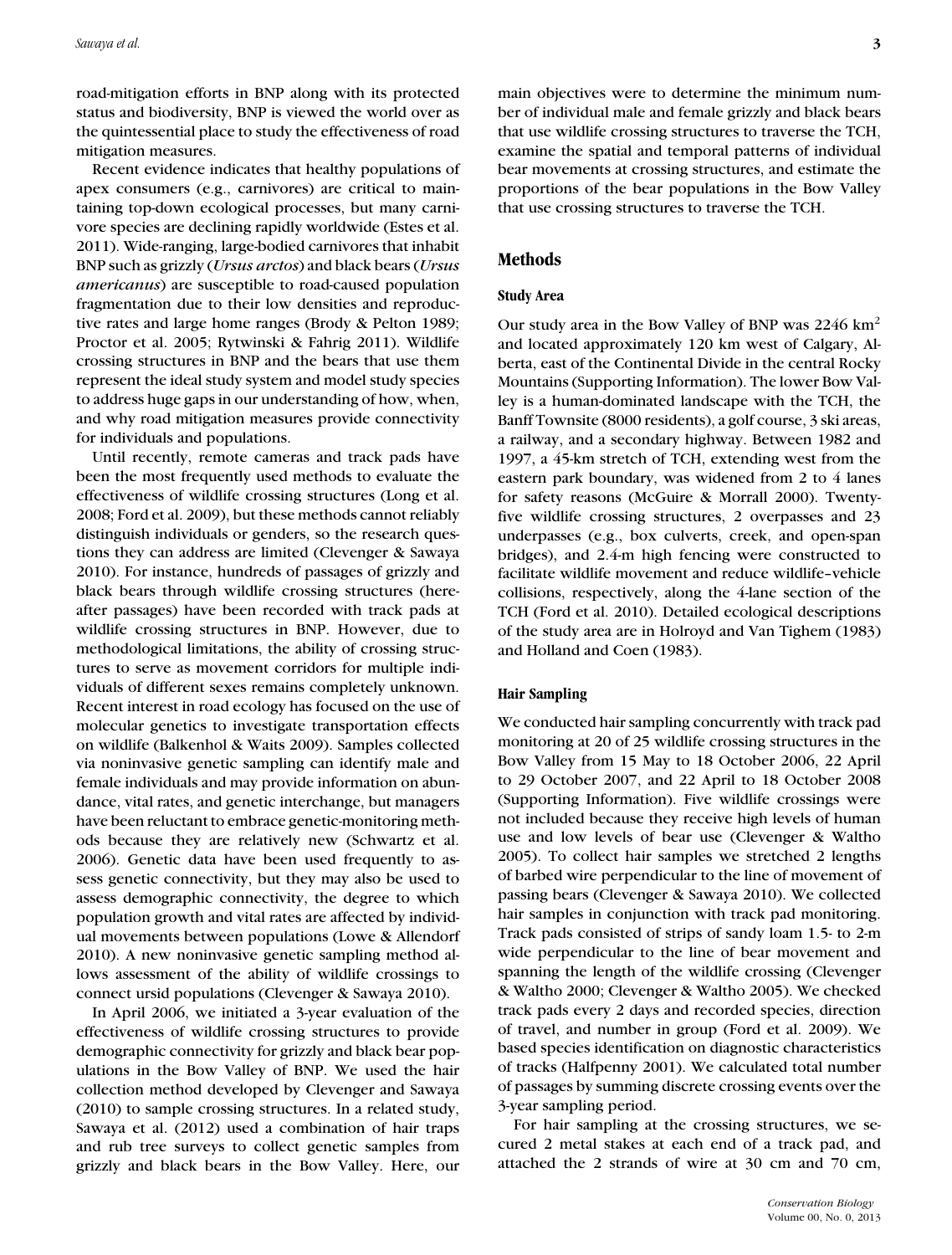respectively. Page wire and brush were piled at the ends of the wire to funnel animals through the hair-sampling system. Illustrations and detailed descriptions of the hairsampling system and related pilot study are in Clevenger and Sawaya (2010). We checked the barbed wire for hair every 2 days in conjunction with track pad monitoring. We collected hair samples from each barb separately and collected discrete clumps of hair below the wire. We placed samples in paper envelopes labeled with a uniquely numbered barcode and sterilized every barb from which we collected hair with an open flame to prevent DNA contamination. We stored hair samples at room temperature in plastic bins containing silica desiccant. Detailed descriptions of genetic analyses are available in Supporting Information.

In a previous study, Sawaya et al. (2012) used 2 noninvasive genetic sampling methods, hair traps (Woods et al. 1999) and bear rubs (Kendall et al. 2009), to collect hair from black and grizzly bear populations near the TCH and to estimate grizzly and black bear population abundance in the Bow Valley in 2006 and 2008. Detailed descriptions of hair collection, genetic analyses, and abundance estimation methods and results used to estimate the proportions of the bear populations in the Bow Valley that use crossing structures to traverse the TCH are in Sawaya et al. (2012).

### **Demographic Connectivity**

We considered a group of individuals of the same species was demographically connected if they co-occurred in space and time and had an opportunity to interact. We based these criteria on the ecological paradigm definition of population cohesiveness proposed by Waples and Gaggiotti (2006). We first examined individual patterns of bear passages across wildlife crossings along the TCH. We used multilocus genotypes to count the number of unique male and female bears that used crossing structures each year and over the 3 years of sampling. Many crossing events resulted in the collection of multiple hair samples from the same individual, but were only counted as single passages. Some individuals were detected at the same wildlife crossing structure on multiple occasions, but were counted only once per crossing structure. Some individuals were repeatedly detected at the same type of wildlife crossing structure, but were counted only once per crossing structure type. Some individuals were detected more than once in a given month or during more than 1 month in the same year or across years but were counted only once per month or year. We calculated mean and standard error for frequency of individual bear passages by year and across years. We used graphs to visualize spatial (i.e., crossing structure) and temporal (i.e., month) patterns of individual bear use. We calculated spatial and temporal correlation coefficients to determine the relation between the number of passages recorded at track pads and the number of individuals.

We assessed population-level connectivity by comparing minimum counts of grizzly and black bears detected at crossing structures with abundance estimates of grizzly and black bears in the Bow Valley of BNP from Sawaya et al. (2012). We estimated the minimum proportion of each population that used crossing structures by dividing the minimum number of male and female bears detected at crossing structures in a year by the respective annual superpopulation abundance estimates from Sawaya et al. (2012) for each species and sex.

## **Results**

#### **Hair Sampling**

We recorded 91 grizzly bear passages at track pads in 2006, 115 in 2007, and 180 in 2008 (Supporting Information). We recorded 129 black bear passages at track pads in 2006, 98 in 2007, and 88 in 2008 (Supporting Information). We collected 348 hair samples from wildlife crossings in 2006, 416 in 2007, and 553 in 2008 (Supporting Information). Many samples came from the same individual bears or nontarget species such as cougars (*Puma concolor*) and wolves (*Canis lupus*). We collected hair from all wildlife crossings  $(n = 20)$  monitored in all years, but not all passages recorded at track pads yielded useable DNA or DNA from the target species. We identified individuals from 37% of grizzly  $(n = 386)$  and 33% of black bear passages ( $n = 315$ ) recorded at track pads between 2006 and 2008.

#### **Demographic Connectivity**

We identified 15 grizzly bears (8 males, 7 females) and 17 black bears (9 males, 8 females) that used the wildlife crossing structures over the course of the study. We identified 11 grizzly and 11 black bears that used crossings in 2006, 12 grizzly and 8 black bears in 2007, and 10 grizzly and 9 black bears in 2008 (Table 1). A high percentage of individual grizzly bears detected at crossings were detected in *>*1 year (71% of females and 75% of males). A lower percentage of black bears were detected in *>*1 year (37% of females and 55% of males). Fifty-seven percent of female and 37% of male grizzly bears were detected in all 3 years of sampling compared with only 25% of female and 11% of male black bears. The average number of passages per individual was higher for grizzly bears than for black bears (Supporting Information). Variability in individual passage frequency was high for both species. Of the 247 total passages that produced useable DNA samples, grizzly bear males had the highest number of total passages  $(n = 97)$  and the highest mean number of passages per individual  $(\bar{x}$  [SD] = 12.1 [12.8]). One grizzly bear male accounted for 34 of the 97 (35.1%) passages by male grizzly bears for which we had useable DNA, including the highest number we recorded for a single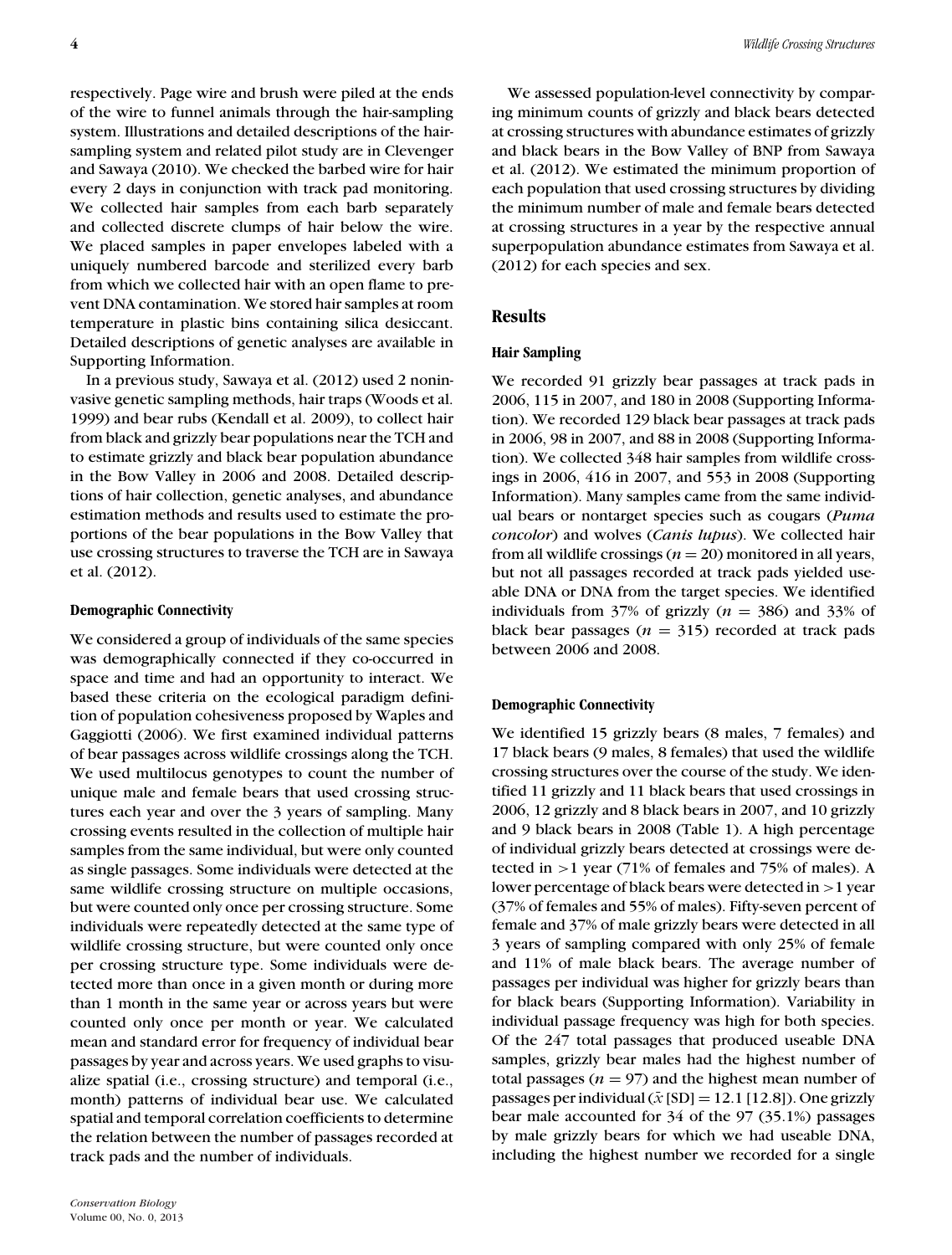**Table 1. Number of individual bears detected in Bow Valley of Banff National Park, Alberta, Canada, with 3 noninvasive genetic sampling methods<sup>∗</sup> (barbed wire hair sampling at wildlife crossings, hair traps, and bears rubs) between April 2006 and October 2008.**

| Detection method   | 2006 | 2007 | <i>2008</i> | Total |
|--------------------|------|------|-------------|-------|
| Wildlife crossings |      |      |             |       |
| grizzly bears      | 11   | 12   | 10          | 15    |
| males              | 6    | 6    | 5           | 8     |
| females            | 5    | 6    | 5           | 7     |
| black bears        | 11   | 8    | 9           | 17    |
| males              | 7    | 4    | 4           | 9     |
| females            | 4    | 4    | 5           | 8     |
| Hair traps         |      |      |             |       |
| grizzly bears      | 31   | N/A  | 39          | 42    |
| males              | 16   | N/A  | 12          | 20    |
| females            | 15   | N/A  | 17          | 22    |
| black bears        | 40   | N/A  | 57          | 76    |
| males              | 16   | N/A  | 19          | 30    |
| females            | 24   | N/A  | 38          | 46    |
| Bear rubs          |      |      |             |       |
| grizzly bears      | 40   | 46   | 43          | 73    |
| males              | 25   | 30   | 24          | 44    |
| females            | 15   | 16   | 19          | 29    |
| black bears        | 2    | 11   | 6           | 16    |
| males              | 1    | 9    | 2           | 12    |
| females            | 1    | 2    | 4           | 4     |

**<sup>∗</sup>***Some individuals detected with more than one method or in more than one year.*

year, 17. One grizzly bear female accounted for 18 of 47 (38.3%) female grizzly bear passages. Single individuals accounted for an even larger percentage of black bear passages (24 of the 55 [43.6%] passages by 1 male and 21 of 48 [43.8%] female black bear passages by a single female).

The number of grizzly and black bear passages was spatially correlated with the number of unique individuals detected at wildlife crossing structures (Pearson's  $r = 0.89$  for black bears and  $r = 0.95$  for grizzly bears) (Fig. 1). Grizzly bear passages and individuals were highly concentrated at 2 overpasses and 1 open-span underpass to the west of Banff townsite, whereas black bear passages were evenly distributed and more concentrated to the east (Fig. 1). High proportions of grizzly bear males and females were detected at the most open types of wildlife crossings, overpasses and open-span underpasses (Fig. 2a). Over 70% of female and 75% of male grizzly bears detected at wildlife crossings over the study period were detected at 1 of just 2 overpasses (Fig. 2a). The proportion of black bears detected at each crossing type was more evenly distributed (Fig. 2b).

The number of grizzly and black bears detected at wildlife crossings during each month was highly correlated with the number of passages detected with track pads ( $r = 0.99$  for black bears and  $r = 0.98$  for grizzly bears) (Fig. 3). The number of grizzly bear individuals identified that used wildlife crossings peaked in July, but increased slightly in September (Fig. 3a). The peak in



*Figure 1. Total number of grizzly and black bear (a)*

*passages through crossing structures and (b) individuals detected at each wildlife crossing structure between 2006 and 2008. Number of passages is the sum of unique crossing events recorded at track pads over 3 years. Number of individuals is the sum of unique individuals detected at a given crossing structure on the basis of DNA analysis of hair samples over 3 years. Crossing structures: M, medium culvert*  $(n = 1)$ ; B, box culvert  $(n = 4)$ ; L, large culvert  $(n = 1)$ *5); C, creek bridge (n* = *3); S, open-span (n* = *5); and O, overpass (n* = *2). Crossing structures are ordered from west (left) to east (right).*

number of black bear individuals and passages in July was higher than the peak for grizzly bears (Fig. 3b).

From Sawaya et al. (2012), we obtained precise abundance estimates for grizzly and black bears during 2006 and 2008 in the Bow Valley from which we determined that, in each year, *>*10% of the populations of both species used wildlife crossings to traverse the TCH. We estimated the minimum proportion of the grizzly bear population that used crossings was 15.0% in 2006 and 19.8% in 2008 (Table 2). We estimated the minimum proportion of the black bear population that used crossings was 17.6% in 2006 and 11.0% in 2008 (Table 3).

## **Discussion**

To justify the continuation of expensive road mitigation projects, transportation agencies and wildlife managers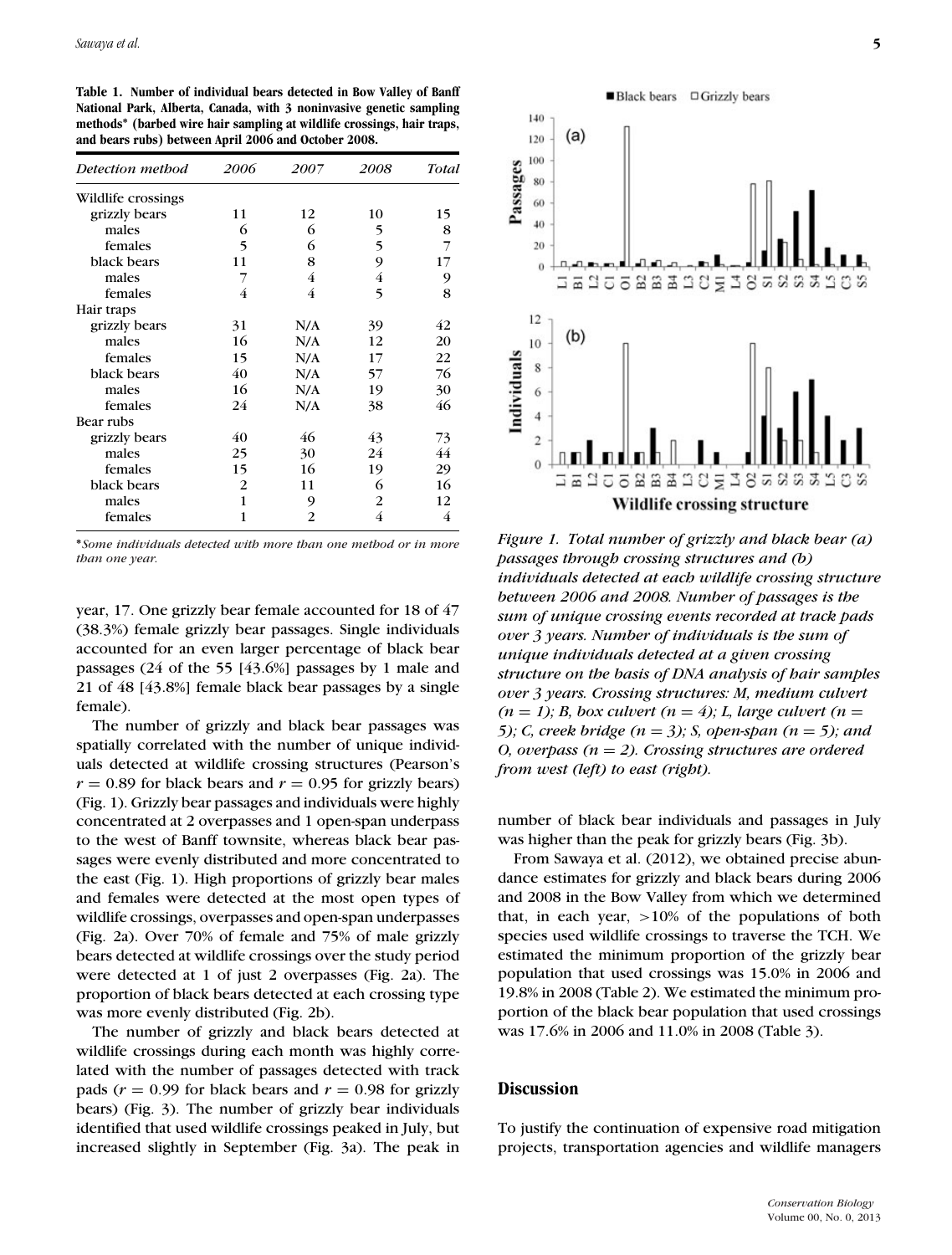

*Figure 2. Proportion of total number of (a) grizzly and (b) black bears detected at each of 6 types of crossing structures monitored with noninvasive genetic sampling between 2006 and 2008. Proportions are based on the number of unique individuals detected at a crossing type over 3 years. Number of individuals is the sum of unique individuals detected at a given crossing structure type; individual identity was determined from DNA analysis of hair samples collected at wildlife crossings over 3 years. Crossing structures are ordered from more constricted (left) to more open (right): medium culvert*  $(n = 1)$ *, box culvert* ( $n = 4$ ), large culvert ( $n = 5$ ), creek bridge  $(n = 3)$ , open-span  $(n = 5)$ , and overpass  $(n = 2)$ .



*Figure 3. Total number of individual (a) grizzly and (b) black bears detected each month with noninvasive genetic sampling at wildlife crossings in Banff National Park, Alberta between 2006 and 2008. Number of passages is the sum of unique crossing events recorded at track pads over 3 years (species identification on the basis of tracks). Number of passages for which DNA samples were acquired (i.e., passages with DNA) is the sum of unique crossing events that produced a hair sample with amplifiable DNA. Number of individuals is the sum of unique individuals detected at a given crossing structure; individual identity was determined from DNA analysis of hair samples collected at wildlife crossings over 3 years.*

| Year and sex | <i><b>Minimum</b></i><br>number | Abundance<br>estimate" | SE $(\hat{N})$ | No. detected<br>at crossings | Population detected<br>at crossings $(\%)^b$ |
|--------------|---------------------------------|------------------------|----------------|------------------------------|----------------------------------------------|
| 2006         |                                 |                        |                |                              |                                              |
| males        | 32                              | 39.9                   | 4.7            | $^{(1)}$                     | 15.0                                         |
| females      | 25                              | 33.6                   | 5.3            |                              | 14.9                                         |
| total        | 57                              | 73.5                   | 7.2            | 11                           | 15.0                                         |
| 2008         |                                 |                        |                |                              |                                              |
| males        | 26                              | 28.1                   | 2.1            |                              | 17.8                                         |
| females      | 22                              | 22.3                   | 0.6            |                              | 22.4                                         |
| total        | 48                              | 50.4                   | 2.2            | 10                           | 19.8                                         |

**Table 2. Total minimum number of grizzly bears and proportion of population detected using wildlife crossings to traverse the Trans-Canada Highway in the Bow Valley of Banff National Park, Alberta, Canada, in 2006 and 2008.**

*aModel-averaged abundance estimates from Sawaya et al. (2012).*

*bEstimated by dividing the number detected at the wildlife crossings by the abundance estimate.*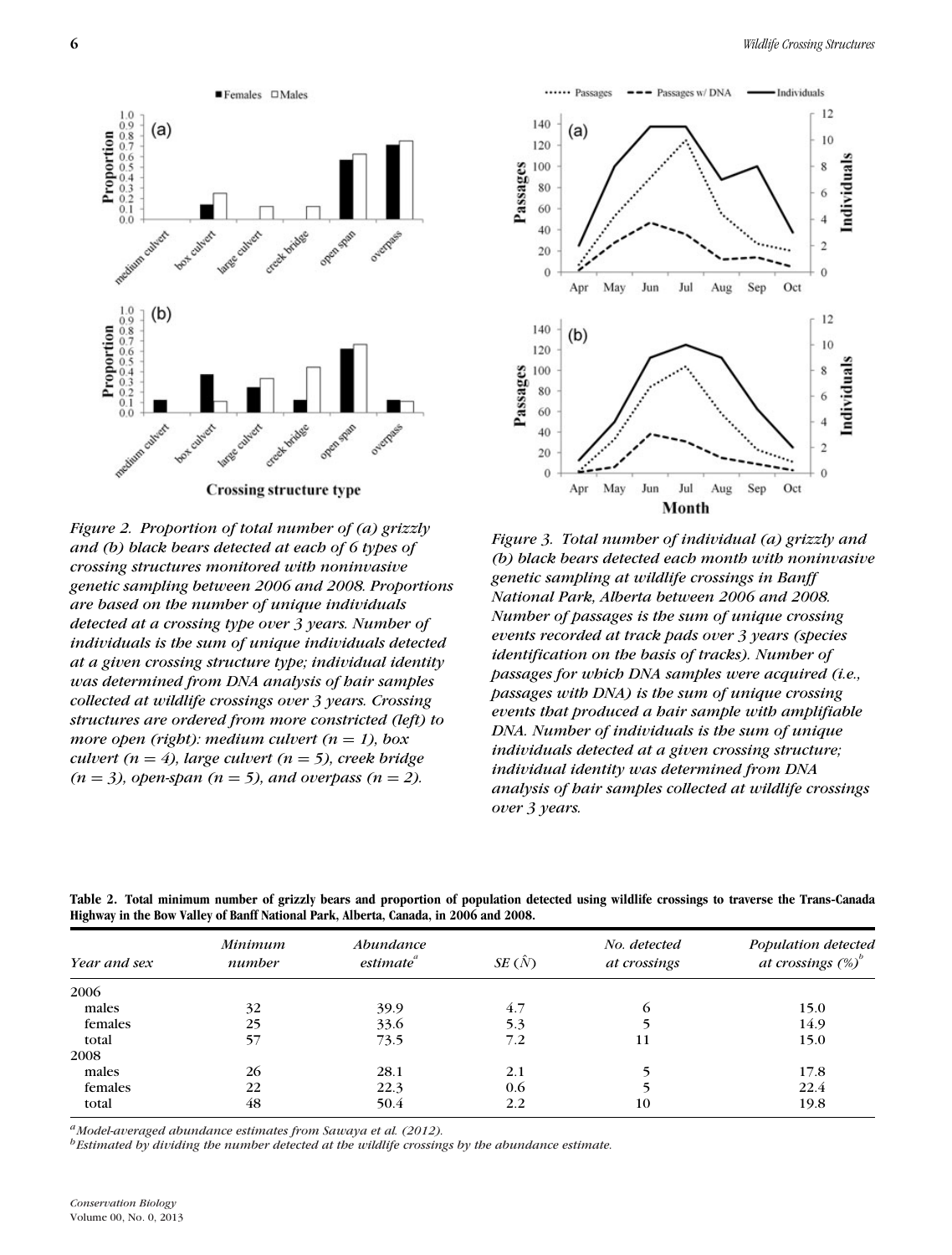| Year and sex | <b>Minimum</b><br>number | Abundance<br>estimate <sup>ª</sup> | SE(N) | No. detected<br>at crossings | Population detected<br>at crossings $(\%)^b$ |
|--------------|--------------------------|------------------------------------|-------|------------------------------|----------------------------------------------|
| 2006         |                          |                                    |       |                              |                                              |
| males        | 19                       | 30.2                               | 7.3   |                              | 23.2                                         |
| females      | 24                       | 32.3                               | 4.9   |                              | 12.4                                         |
| total        | 43                       | 62.6                               | 9.0   | 11                           | 17.6                                         |
| 2008         |                          |                                    |       |                              |                                              |
| males        | 22                       | 28.3                               | 4.1   |                              | 14.1                                         |
| females      | 41                       | 53.5                               | 5.7   |                              | 9.3                                          |
| total        | 63                       | 81.8                               | 7.2   |                              | 11.0                                         |

**Table 3. Total minimum number of black bears and proportion of population detected using wildlife crossings to traverse the Trans-Canada Highway in the Bow Valley of Banff National Park, Alberta, Canada, in 2006 and 2008.**

*aModel-averaged abundance estimates from Sawaya et al. (2012).*

*bEstimated by dividing the number detected at the wildlife crossings by the abundance estimate.*

need to know whether wildlife crossings provide connectivity for individuals and populations. Rarely has empirical data on individual use of wildlife crossings been collected that provides population-level context to those movements (Corlatti et al. 2009; Kaplan 2009). Ours is the first in-depth examination of individual movements, spatial and temporal patterns of use, and population-level connectivity afforded by wildlife crossing structures. On the basis of our data, we conclude that crossing structures provide connectivity for ursid populations.

Although many of the hair samples we collected at crossings could not be used in genetic analyses, we were able to identify individuals from 37% of grizzly and 33% of black bear passages; thus, we had a conservative minimum count of bears that used wildlife crossings to traverse the TCH.

An examination of spatial patterns of individual bear use of wildlife crossing structures revealed that the type of crossing structure is important in determining where certain species are likely to cross. A much higher percentage of male and female grizzly bears used large, open crossings than black bears, whereas black bears used smaller, more constricted crossings more often than grizzly bears (Fig. 2). These findings are consistent with trackpad counts of Clevenger and Waltho (2005). Considering the high use of individual grizzly bears of more open, less constricted crossings, we recommend transportation planners and engineers consider overpasses and openspan underpasses when constructing crossings for grizzly bears. It appears that black bears are more adaptable and use a wider variety of crossing types than grizzly bears (Fig. 2), so mitigation targeted for black bears could involve a broader array of smaller crossing types.

Given the high degree of variability in the number of passages per individual (Supporting Information), it was surprising to find that the number of passages determined from track-pad counts was highly correlated with the number of individuals for both bear species (Fig. 1). This provides some independent validity to studies of crossing structure effectiveness that make assumptions about higher-order processes solely on the basis of trackcount data. Our results demonstrate that wildlife crossings provide spatial connectivity by allowing frequent movements by a number of individuals in a variety of locations and through a number of different types of crossing structures.

We also found some interesting temporal patterns. The peak in grizzly and black bear passages in July (Fig. 3) was not surprising because bears would use crossings most in midsummer because it corresponds with mating season, dispersal, and the highest level of foraging activity in the montane valley bottom habitat. We also predicted an abrupt decline in bear use of the crossings as movements decreased due to increased foraging efficiency after buffaloberry (*Shepherdia canadensis*) patches ripen in late July (Hamer & Herrero 1987). The number of passages we recorded per month at crossings also was highly correlated with the number of individuals detected per month (Fig. 3).

The number of male and female black and grizzly bears that used crossings was surprisingly consistent across years (Table 1), especially when considering the upward trend in grizzly bear passages and the recent downward trend in black bear passages (Supporting Information). These opposing trends are complicated by the apparent relation between the number of track-pad detections and number of individuals (Figs. 1 & 3). The number of grizzly and black bears that used passages was fairly constant across years (Table 1). A very high percentage of grizzly bears used wildlife crossings from year to year, but we resampled far fewer black bears across years. The upward trend in grizzly bear passages coupled with the relatively stable number of individuals that used crossing structures suggests the increase in grizzly bear use may be explained by increasingly frequent use by a few individuals that disproportionately used crossing structures. Previous researchers have proposed that there may be a strong learning curve for some species to find and use wildlife crossings, and the strong upward trend we found (Supporting Information) shows the importance of long-term monitoring of crossing structures (Clevenger & Waltho 2005; Gagnon et al. 2011).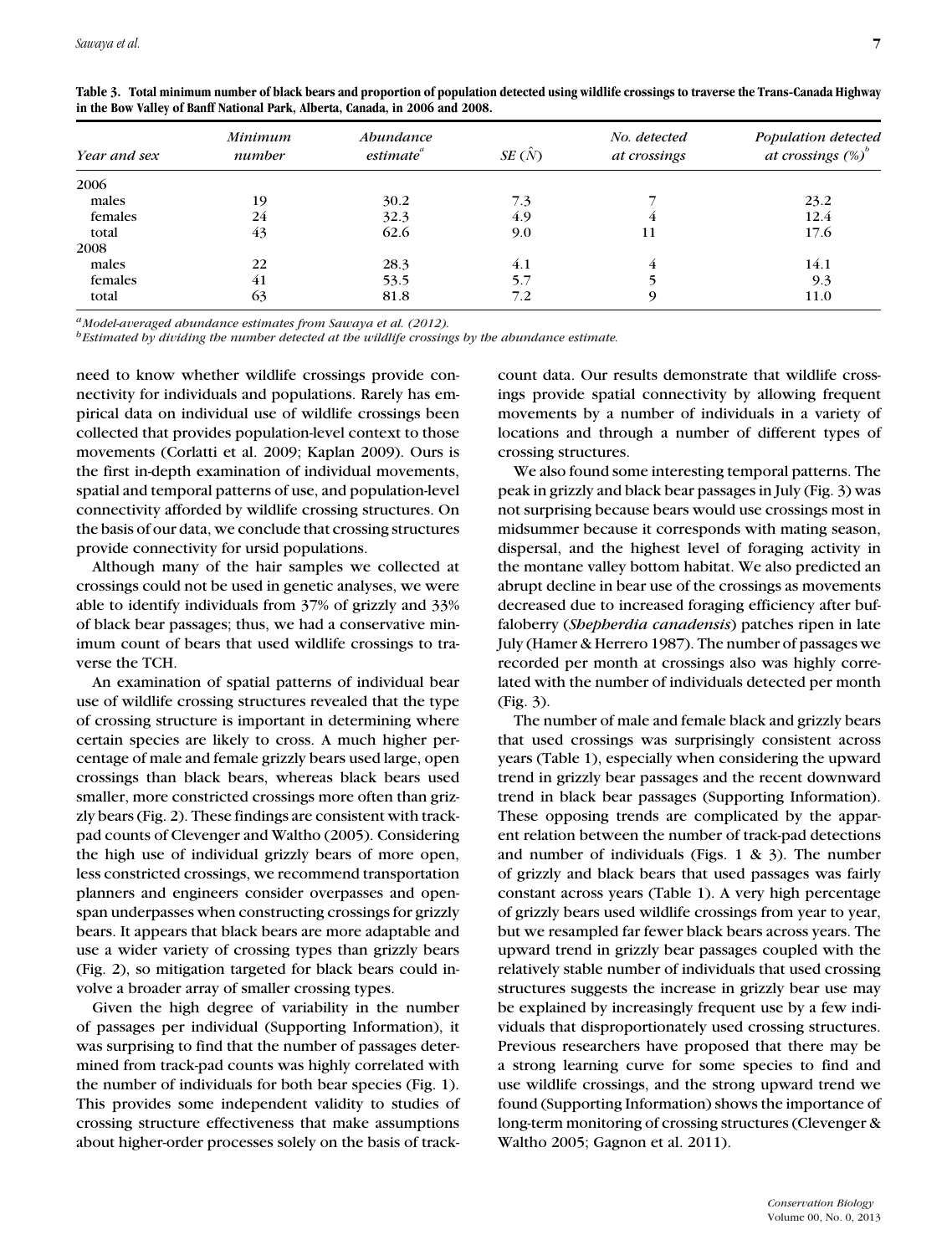We provided a population-level context to our wildlife crossing data by obtaining precise estimates of abundance from a previous study, Sawaya et al. (2012), and directly comparing estimates with the minimum number of individuals we detected with hair sampling. Results of Hastings' (1993) examination of the complex interactions between dispersal and population dynamics with logistic equations suggest that discrete patches are demographically connected (i.e., coupled) if  $\geq$ 10% of the population migrates between patches (Waples & Gaggiotti 2006; Lowe & Allendorf 2010). Relatively large percentages of the populations of grizzly (15–20%) and black bears (11–18%) in the Bow Valley used wildlife crossings to traverse between the north and south sides of the TCH. These minimum percentages are especially conservative when considering that our counts of bears that used crossings were absolute minimum numbers and these numbers were divided by maximum population sizes (i.e., superpopulation estimates). Also, many bears are unlikely to have home ranges overlapping or bordering the TCH; therefore, most bears would have no need to use the crossings to access food or mates. Regardless, nearly equal proportions of males and females of both species were detected at crossings in 2 separate years; a particularly encouraging finding because Proctor et al. (2005) found significant fragmentation effects and malebiased dispersal of grizzly bears across a major east–west highway in Alberta and British Columbia, Canada.

Although the minimum numbers of individuals that used crossings were relatively consistent from year to year, the population estimates for grizzly bears decreased and the estimates for black bears increased from 2006 to 2008. Changes in abundance explain much of the variability in minimum estimates of the proportions of individuals using crossings between years, but the opposing trend shown in passages from track pads (Supporting Information) reinforces the evidence that the number of passages is driven by a few individuals, irrespective of abundance. It is clear that it takes time for grizzly bears to learn how and where to incorporate wildlife crossings into home range movements. But as grizzly bears learn to use crossing structures it appears they will use crossings with more regularity. In situations where adult survival is low (e.g., hunted populations), grizzly bears may not survive long enough to learn to use wildlife crossings; therefore, crossings may not be as effective for unprotected populations as they are for protected populations.

Ideally, wildlife crossings should increase the permeability of roads and, therefore, survival of animals that live near them, but direct and indirect effects of road mitigation are complicated and difficult to evaluate without premitigation data (Roedenbeck et al. 2007). Wildlife crossings can positively affect bear survival by reducing roadkill, increasing access to food and shelter, and allowing escape from predation by other bears. Repeated visual observations of bears foraging in the small strip of riparian habitat between the highway and the Bow River suggest wildlife crossings in BNP play a role in allowing access to seasonal food resources that may be especially important to one of the most fragmented, food-stressed, and human-influenced populations of grizzly bears on Earth (Gibeau et al. 2002; Chruszcz et al. 2003). Even though just a few individuals accounted for the majority of female grizzly and black bear crossings in our study, their use of crossings could be crucial to maintaining bear population viability because even slight changes in adult female survival can strongly affect population growth rates for grizzly and black bears in BNP (Hebblewhite et al. 2003; Garshelis et al. 2005).

Indirect effects of road mitigation are rarely considered, but they could be as influential on population viability as direct effects. Stress can affect physiology, behavior, and demography of wildlife (Romero 2004). Animals that use crossings may experience reduced stress, which may lead to increased health (i.e., survival) and reproductive fitness. Survival may be negatively affected if wildlife crossings allow movements into areas with high habitat quality and high mortality (e.g., railways, urban developments). Wildlife crossings are no guaranteed solution for landscape and species conservation and the potential merits of building each crossing should be weighed against the costs and potential direct and indirect effects of road mitigation.

On the basis of our results, we suggest wildlife crossings provide connectivity for grizzly and black bear populations in BNP. Further study is warranted to understand the ability of wildlife crossings to prevent genetic isolation and enhance population viability. The oneto-ten-migrant-per-generation rule of thumb proposes a threshold of genetic interchange that should minimize short-term effects of inbreeding while allowing for local adaptive differentiation (Mills & Allendorf 1996; Wang 2004). Although movement does not necessarily translate to the flow of genes (Riley et al. 2006; Strasburg 2006), wildlife crossings may help maintain genetic connectivity. In short, our results demonstrate the ability of wildlife crossing structures to provide spatial and temporal connectivity for wildlife populations across a major transcontinental transportation corridor.

#### **Acknowledgments**

Funding was provided by Parks Canada, Western Transportation Institute, Woodcock Foundation, H.P. Kendall Foundation, Wilburforce Foundation, National Fish and Wildlife Foundation, Alberta Conservation Association, Calgary Foundation, and Mountain Equipment Cooperative. S. Kalinowski was supported by National Science Foundation grant #DEB 0717456. R. Ament secured funds. S. Woodley and K. Rettie championed our research within Parks Canada. We give special thanks to B. Fyten,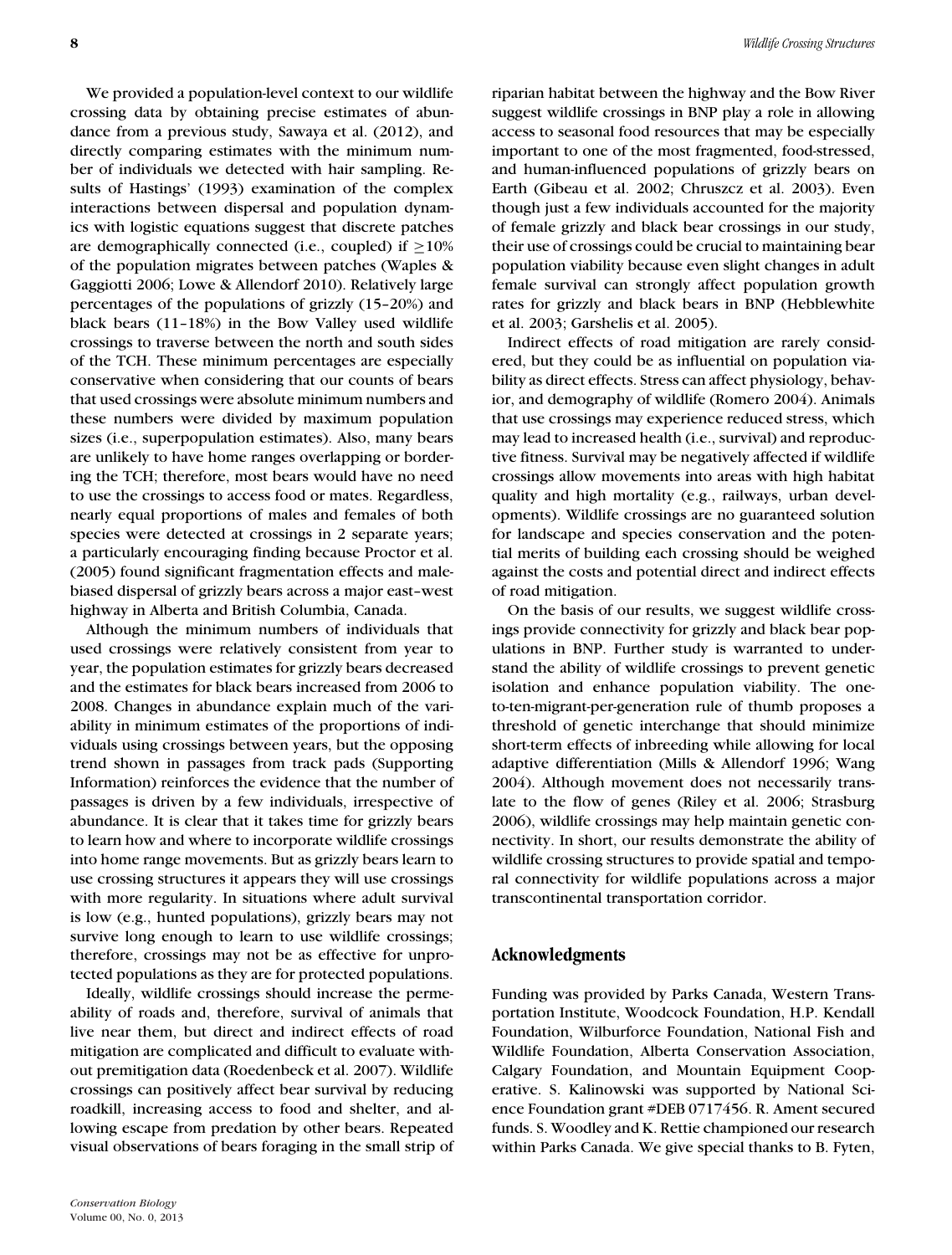M. Gibeau, BNP wardens, and many field assistants for their contributions in the office and field. D. Paetkau produced reliable genetic data. J. Stetz, L.S. Mills, and S. Creel provided valuable comments on early manuscript drafts.

#### **Supporting Information**

Map of Bow Valley study area and sampling locations in Banff National Park, Alberta (Appendix S1), summary of noninvasive genetic sampling effort and collection success (Appendix S2), description of methods of genetic analyses and results (Appendix S3), number of grizzly and black bear passages at wildlife crossing structures between 1997 and 2008 (Appendix S4), and descriptive statistics for frequency of passages at wildlife crossing structures by individual grizzly and black bears (Appendix S5). The authors are solely responsible for the content and functionality of these materials. Queries (other than absence of the material) should be directed to the corresponding author.

#### **Literature Cited**

- Ament, R., A. P. Clevenger, O. Yu, and A. Hardy. 2008. An assessment of road impacts on wildlife populations in U.S. National Parks. Environmental Assessment **42:**480–496.
- Balkenhol, N., and L. P. Waits. 2009. Molecular road ecology: exploring the potential of genetics for investigating transportation impacts on wildlife. Molecular Ecology **18:**4151–4164.
- Beier, P., and R. F. Noss. 1998. Do habitat corridors provide connectivity? Conservation Biology **12:**1241–1252.
- Brody, A. J., and M. R. Pelton. 1989. Effects of roads on black bear movements in western North Carolina. Wildlife Society Bulletin **17:**5–10.
- Cain, A. T., V. R. Tuovila, D. G. Hewitt, and M. E. Tewes. 2003. Effects of a highway and mitigation projects on bobcats in southern Texas. Biological Conservation **114:**189–197.
- Chruszcz, B., A. P. Clevenger, K. E. Gunson, and M. L. Gibeau. 2003. Relationships among grizzly bears, highways, and habitat in the Banff-Bow Valley, Alberta, Canada. Canadian Journal of Zoology **81:**1378–1391.
- Clevenger, A. P., B. Chruszcz, and K. E. Gunson. 2001. Highway mitigation fencing reduces wildlife-vehicle collisions. Wildlife Society Bulletin **29:**646–653.
- Clevenger, A. P., and M. A. Sawaya. 2010. Piloting a non-invasive genetic sampling method for evaluating population-level benefits of wildlife crossing structures. Ecology and Society **15**(1):7. Available from http://www.ecologyandsociety.org/vol15/iss1/art7/.
- Clevenger, A. P., and N. Waltho. 2000. Factors influencing the effectiveness of wildlife underpasses in Banff National Park, Alberta, Canada. Conservation Biology **14:**47–56.
- Clevenger, A. P., and N. Waltho. 2005. Performance indices to identify attributes of highway crossing structures facilitating movement of large mammals. Biological Conservation **121:** 453–464.
- Clevenger, A. P., and J. Wierzchowski. 2006. Maintaining and restoring connectivity in landscapes fragmented by roads. Pages 502–535 in K. R. Crooks and M. Sanjayan, editors. Connectivity conservation. Cambridge University Press, New York.
- Corlatti, L., K. Hacklander, and F. Frey-Roos. 2009. Ability of wildlife overpasses to provide connectivity and prevent genetic isolation. Conservation Biology **23:**548–556.
- Dixon, J., M. Oli, M. Wooten, T. Eason, H. McCown, J. Walter, and D. Paetkau. 2006. Effectiveness of a regional corridor in connecting two Florida black bear populations. Conservation Biology **20:**155– 162.
- Estes, J. A., et al. 2011. Trophic downgrading of planet Earth. Science **333:**301–306.
- Fahrig, L., and T. Rytwinski. 2009. Effects of roads on animal abundance: an empirical review and synthesis. Ecology and Society **14**(1):21. Available from http://www.ecologyandsociety.org/ vol14/iss1/art21/.
- Ford, A. T., A. P. Clevenger, and A. Bennett. 2009. Comparison of methods of monitoring wildlife crossing structures on highways. Journal of Wildlife Management **73:**1213–1222.
- Ford, A. T., A. P. Clevenger, and K. Rettie. 2010. The Banff Wildlife Crossings Project: an international public-private partnership. Pages 157–172 in J. Beckmann, A. P. Clevenger, M. Huijser, and J. Hilty, editors. Safe passages: highways, wildlife and habitat connectivity. Island Press, Washington, D.C.
- Forman, R. T. T. 2000. Estimate of the area affected ecologically by the road system in the United States. Conservation Biology **14:**31–35.
- Forman, R. T. T., and L. E. Alexander. 1998. Roads and their major ecological effects. Annual Review of Ecology and Systematics **29:**207– 232.
- Forman, R. T. T., et al. 2003. Road ecology: science and solutions. Island Press, Washington, D.C.
- Gagnon, J. W., N. L. Dodd, K. S. Ogren, and R. E. Schweinsburg. 2011. Factors associated with use of wildlife underpasses and overpasses and importance of long-term monitoring. Journal of Wildlife Management **75:**1477–1487.
- Garshelis, D. L., M. L. Gibeau, and S. Herrero. 2005. Grizzly bear demographics in and around Banff National Park and Kananaski Country, Alberta. Journal of Wildlife Management **69:**277–297.
- Gibeau, M. L., A. P. Clevenger, S. Herrero, and J. Wierzchowski. 2002. Grizzly bear response to human development and activitites in the Bow River Watershed, Alberta, Canada. Biological Conservation **103:**227–236.
- Halfpenny, J. C. 2001. Scats and tracks of the Rocky Mountains: a field guide to the signs of seventy wildlife species. A falcon guide. Globe Pequot Press, Guilford, Connecticut.
- Hamer, D., and S. Herrero. 1987. Grizzly bear food and habitat in the Front Ranges of Banff National Park, Alberta. Pages 199–213 in P. Zager, editor. Bears: their biology and management. Vol. 7, a selection of papers from the seventh international conference on bear research and management, Williamsburg, Virginia, USA, and Plitvice Lakes, Yugoslavia, February and March 1986.
- Hastings, A. 1993. Complex interactions between dispersal and dynamics: lessons from coupled logistic equations. Ecology **74:** 1362–1372.
- Hebblewhite, M., M. Percy, and R. Serrouya. 2003. Black bear (*Ursus americanus*) survival and demography in the Bow Valley of Banff National Park. Biological Conservation **112:**415–425.
- Hobbs, R. J. 1992. The role of corridors in conservation: Solution or bandwagon? Trends in Ecology & Evolution **7:**389–392.
- Holland, W. D., and G. M. Coen. 1983. Ecological (biophysical) land classification of Banff and Jasper National Parks. Volume I: summary. Alberta Institute of Pedology, Edmonton, AB.
- Holroyd, G. L., and K. J. Van Tighem. 1983. Ecological (biophysical) land classification of Banff and Jasper national parks. Volume **3**. The wildlife inventory. Canadian Wildlife Service, Edmonton, Alberta.
- Jaeger, J. A. G., and L. Fahrig. 2004. Effects of road fencing on population persistence. Conservation Biology **18:**1651–1657.
- Kaplan, M. 2009. Uncertainty over animal crossings: Are bridges over busy roads helping wildlife to breed? Nature News 114. Available from http://www.nature.com/news/2009/090223/ full/news.2009.114.html.